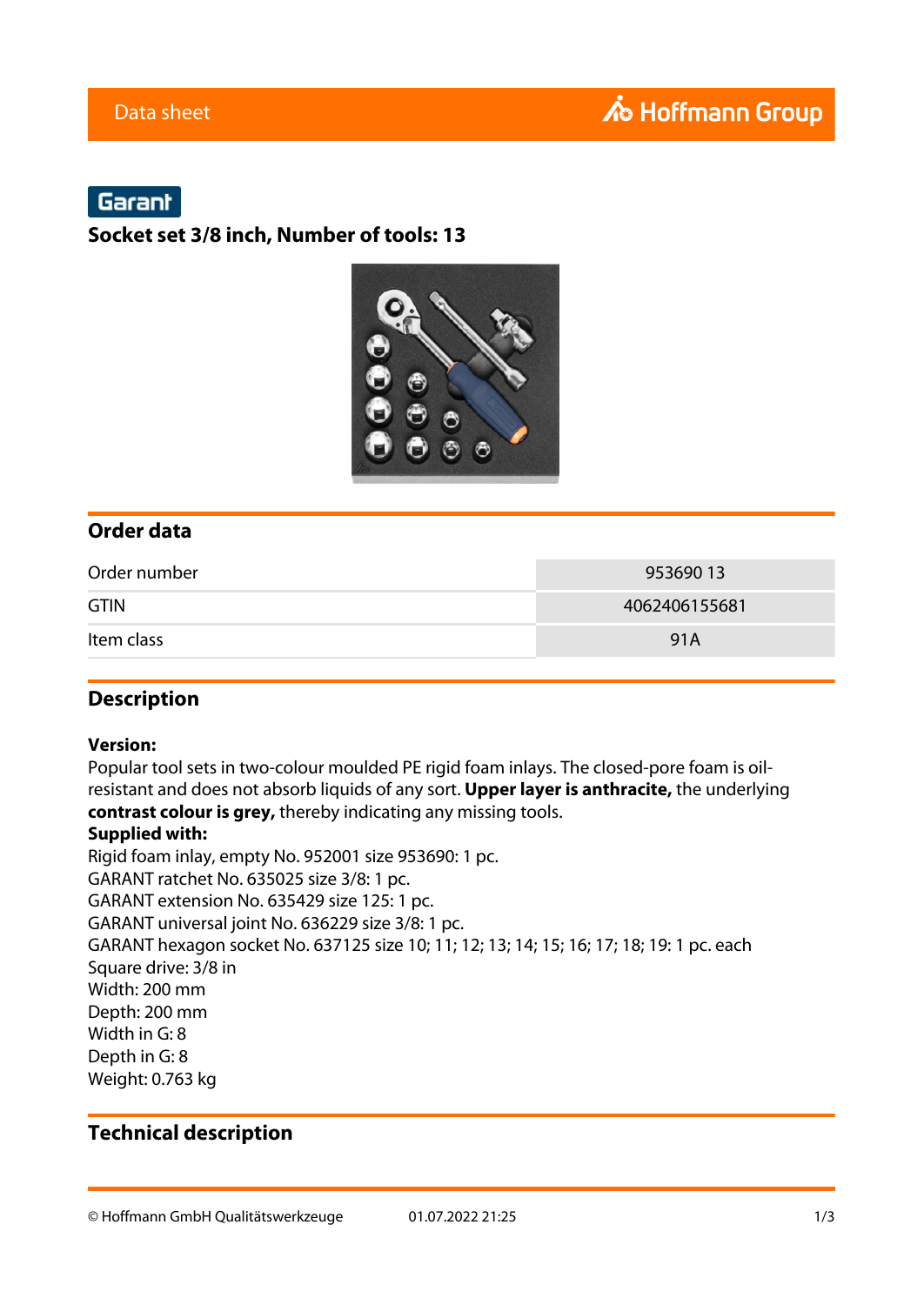| Weight                              | $0.763$ kg       |
|-------------------------------------|------------------|
| Width                               | 200 mm           |
| Depth in G                          | 8                |
| Width in G                          | 8                |
| Number of tools                     | 13               |
| Depth                               | 200 mm           |
| Version                             | with socket      |
| Rigid foam quality LD45, thickness  | 30 mm            |
| Degree of fill of a drawer in units | $8\times8$       |
| Square drive                        | $3/8$ in         |
| Type of product                     | Rigid foam inlay |

## **Accessories**

| Hexagon socket, 3/8 inch Surface Drive Width across flats<br>$11 \, \text{mm}$  | 63712511      |
|---------------------------------------------------------------------------------|---------------|
| Hexagon socket, 3/8 inch Surface Drive Width across flats<br>$12 \text{ mm}$    | 63712512      |
| Hexagon socket, 3/8 inch Surface Drive Width across flats<br>16 mm              | 63712516      |
| Reversible ratchet, 3/8 inch with ejector Type 3/8                              | 6350253/8     |
| Hexagon socket, 3/8 inch Surface Drive Width across flats<br>$19 \,\mathrm{mm}$ | 63712519      |
| Hexagon socket, 3/8 inch Surface Drive Width across flats<br>$15 \, \text{mm}$  | 63712515      |
| Hexagon socket, 3/8 inch Surface Drive Width across flats<br>14 mm              | 63712514      |
| Hexagon socket, 3/8 inch Surface Drive Width across flats<br>17 mm              | 63712517      |
| Extension, 3/8 inch overall length 125 mm                                       | 635429 125    |
| Rigid foam inlay for tool sets suitable for rigid foam set<br>953690            | 952001 953690 |